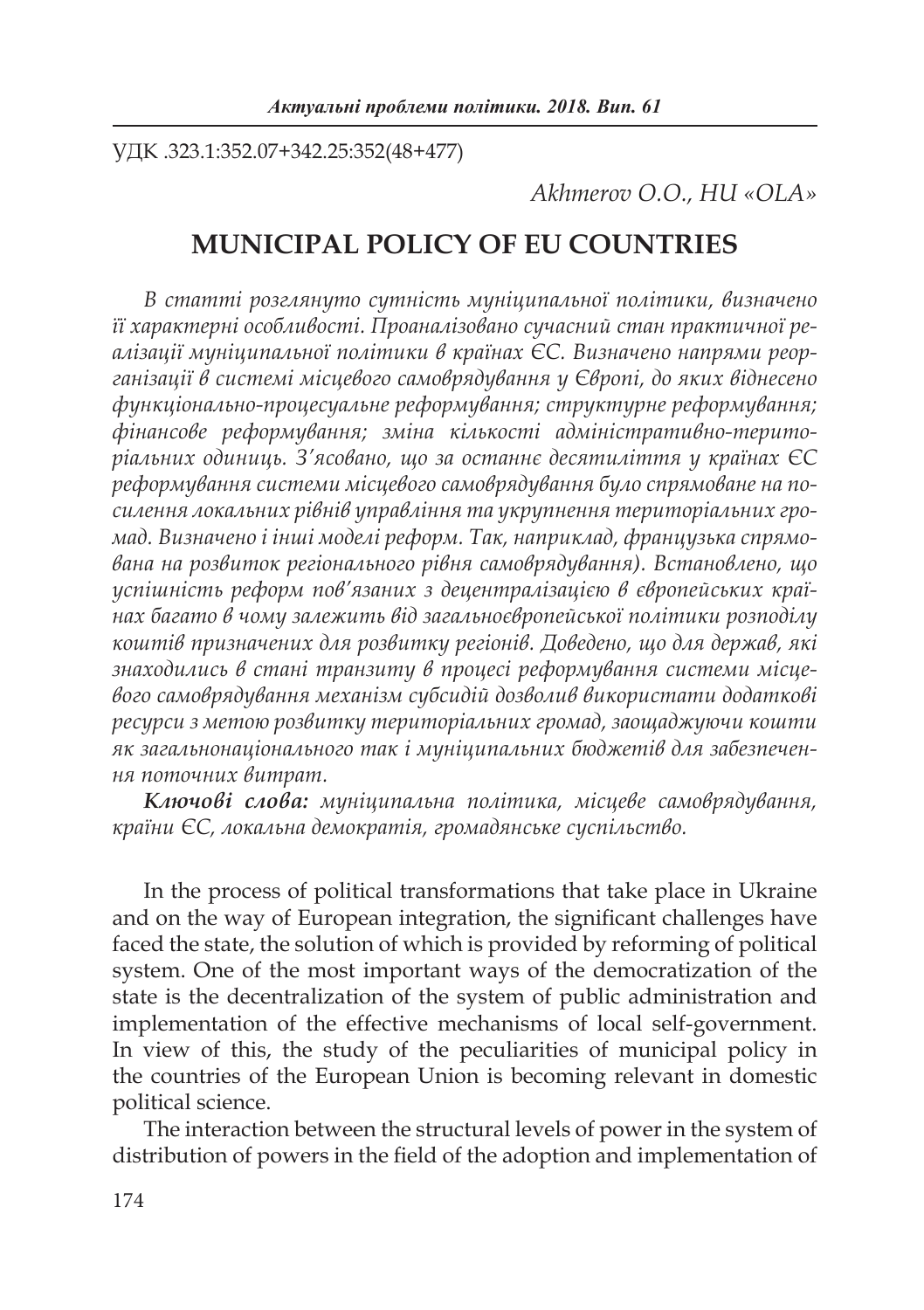managerial decisions in the center and on the localities in the states of the European Union is the basis of an effective municipal policy.

However, the system of distribution of powers between central and municipal authorities in different EU states has its own peculiarities and differences, which have formed on the historical, national, economic, geographic, political and regional factors of the member states of the European community. But common to all EU countries is that the administrative-territorial organization of states is based on the principles of local democracy as a component of the state system.

The purpose of the article is to analyze municipal policies in the countries of the European Union, and also to study the main directions of reforming the system of local self-government in these states as a factor for further democratization.

Y. Maslov notes that conceptual understanding of the peculiarities of the historical development of local self-government in the EU founding countries, carried out by European experts in municipal governance and law, has been reflected and enshrined in the acts that local democracy is building in the EU and in individual countries from this community of states. That is why the European achievements in this field of the scientific analysis of the life of territorial communities of citizens should be accepted by domestic scientists in order to further development of the local self-government by certain standards inherent in the EU [9].

Therefore, the definition of local self-government needs to take into account its specific features. To which D. Hriplivets relates:

locally-spatial character of municipal government;

– the feature of the form of municipal government, which is not an integral part of the system of public administration, because it has a different character compared to the state power. The researcher notes that local self-government is a sub legislative power, while state power is marked by sovereignty;

– feature of the object of management, which includes issues of the local importance and the issue of resolution of which is delegated to the municipal authorities by state authorities of regional administration;

specificity of the local self-government subjects, which are territorial communities;

– the possibility of the local self-government bodies to exercise separate powers of executive bodies, the execution of which is controlled by the relevant executive authorities;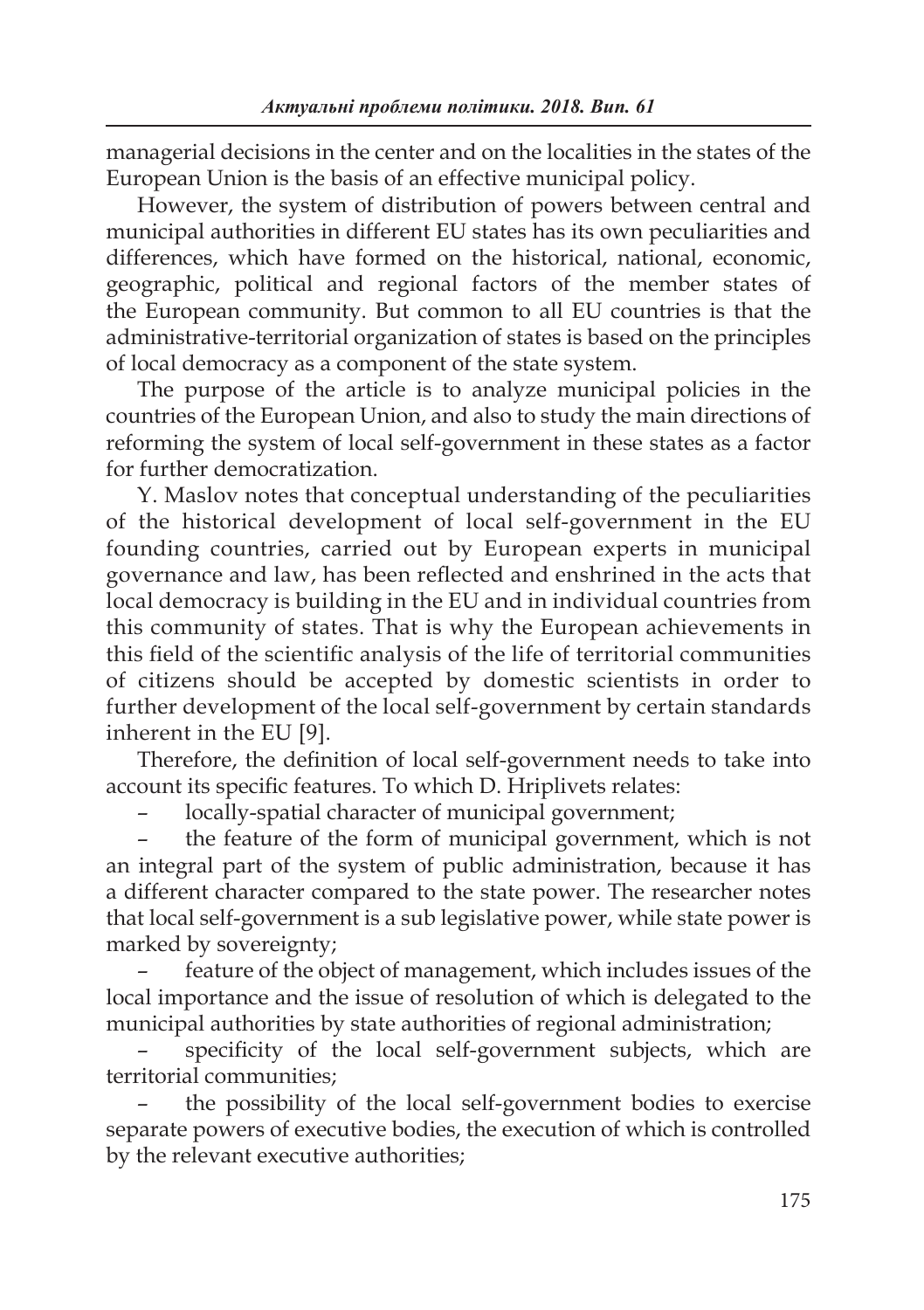– independence and autonomy of the local self-government, which are manifested in the independent decision of issues of local importance and organizational and material and financial severalty [11].

D. Hriplivets emphasizes the specifics of the subject of local selfgovernment, which is defined by the fact that at the local level it is possible to consider the transformation of a territorial community from the participant of management into its primary subject. In particular, the researcher notes: "Management is the purposeful influence of the subject of management on the object of management. But in the conditions of self-government, the influence of the management system on itself is obviously stronger. Therefore, there are not two systems - the management and the one that is managed, but one self-governing". [11]

One should agree with the interpretation of the concept of "selfgovernment", which is proposed by Y. Maslov. In particular, the scientist notes that that in the political science the notion of self-government characterizes the degree of participation of the social community in relationships of the managerial character. So self-government is "a form of public-power regulation by a group of individuals united by common interests as a result of compact living in a certain territory, own life at that level that cannot be provided by centralized public administration" [9].

In this context, local self-government should be understood as the system of bodies and their officials, who manage within a defined territory, which is guaranteed by the right of independent management in relation to the state system of government with current national legislation.

By essential characteristics local self-government is a political power of the local level. On such a feature of local self-government, according to Y. Maslov, point the following peculiarities:

– first of all, municipal authority is public authority and carries out distribution of resources, adopts a political decision on behalf of the community;

local authorities have the right to collect taxes on a controlled territory [9];

the municipal government, like any political authority, must have the support of the local population to ensure its stability, that is its sign is a legitimacy;

the legitimacy of municipal power is exercised through elections as the most powerful mechanism for rotation of local elites and the selection of requirements for self-government bodies.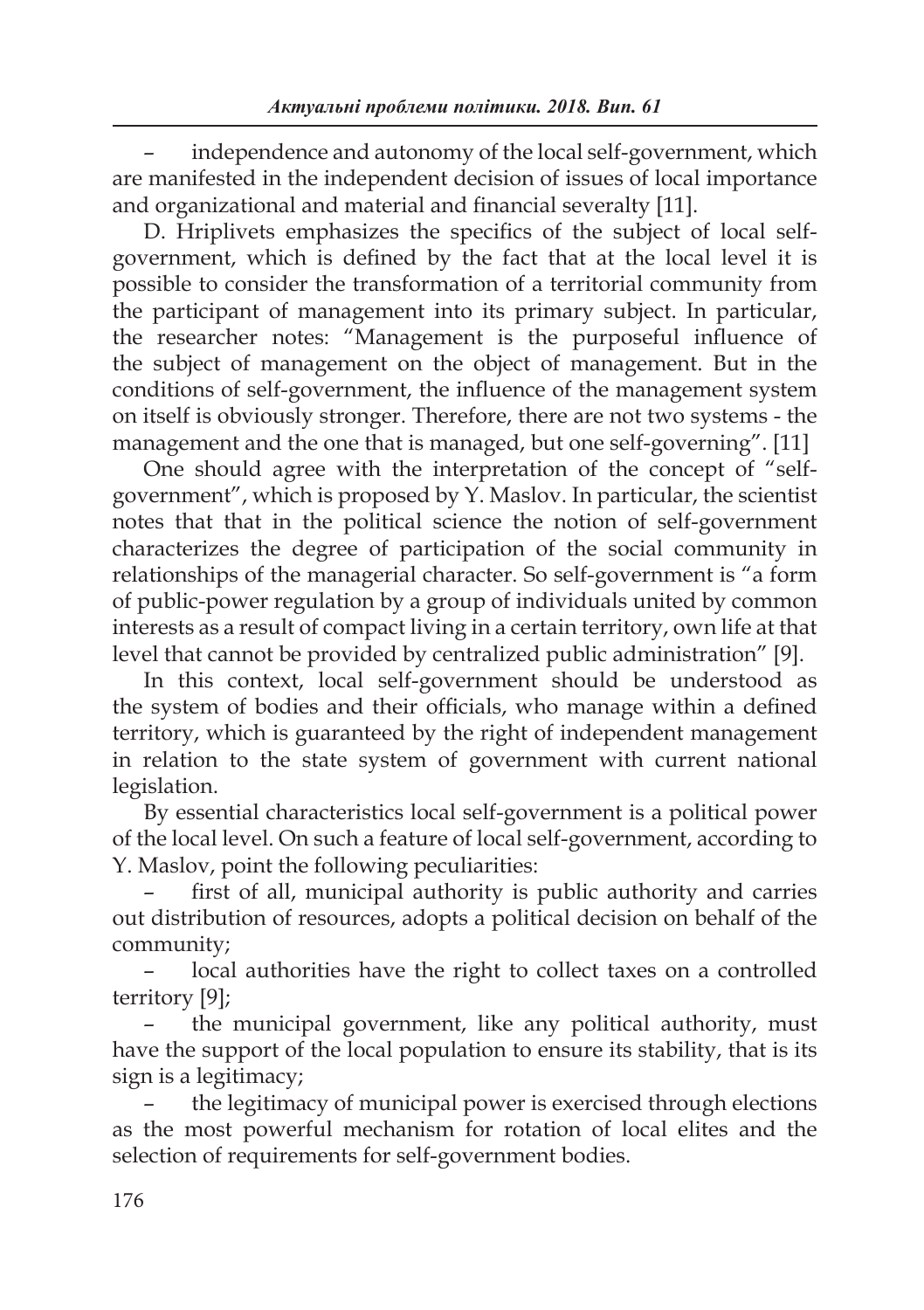Comparing the functions of local self-government, through the prism of the system approach, with the functions of public authorities we should point on their similarity, because a local self-government in functional and structural meanings is a full-fledged political system with all its mechanisms of functioning, with only one feature - territorial and legislative constraints, which is determined by the state.

As Y. Maslov notes: "Inclusion of local self-government in the system of public authority in the country allows the state authorities to transfer most of the problems to the local level, moving to the same level and dissatisfaction of citizens with the authorities. Also, at the local level, the political ambitions of leaders are forming; their active participation in politics begins, because it is the closest to the population level". [9]

The implementation of local self-government in the European Union is provided by a system of normative legal acts of a pan-European level, namely the European Charter of Local Self-Government [6], the European Framework Convention on Transfrontier Co-operation between Territorial Communities or Authorities [5], the Framework Convention for the Protection of National Minorities [10], the European Charter for Regional or Minority Languages [7], the European Convention on Participation of Foreigners in Public Life at the Local Level [8], the European Charter of cities and others.

The institutionalization of local self-government in Europe has gone a long way from the Magdeburg Law to the modern model of local selfgovernment with the concept of "good local and regional governance", which is democratic, responsible, efficient, and transparent and accountable governance at the local and regional levels.

In the early 90's of the twentieth century in the Central European states the constitutional formulation of the institution of local self-government was completed, which laid the foundations for the development of democracy at local and regional levels. However, this does not in any way indicate the sustainability of the system of municipal governance, because all the time it has been undergoing reforms in view of both the political and economic challenges of the time.

The reorganization in the system of the local self-government in Europe was carried out in several directions, in particular: functional and procedural reforming; structural reforming; financial reforming; change of the number of administrative-territorial units. Nevertheless, in one way or another in all the EU states, reforms were aimed at achieving the main goal of the municipal policy, which is to ensure a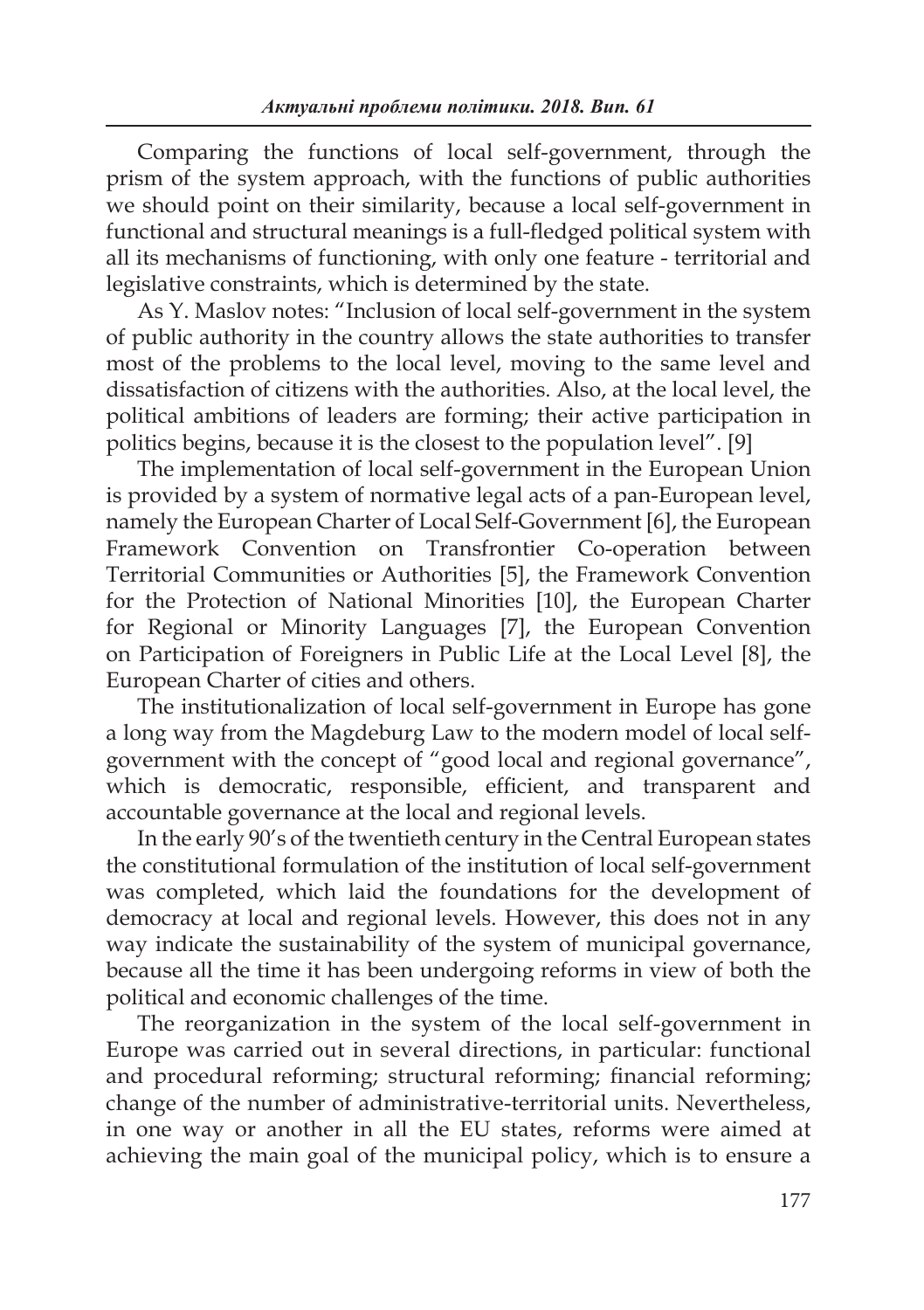high standard of living of territorial communities, using its material and other resources.

One should agree with the opinion of V. Shariy that "an important part of the municipal policy is focused on coordinating of the interests of territorial communities with the interests of state power and economic entities. Taking this into account, a strategic approach to municipal governance foresees a mutually agreed state management and management of change or development. Therefore, the municipal policy should become an antithesis for the existing priority of the implementation of current daily self-governing powers". [12]

Therefore, the municipal policy should be understood as a complex of actions that are determined by institutional, value-normative factors, which have formed within a certain territory and are the result of formation of sustainable models of social interaction in these territories on the basis of a certain socio-cultural and economic environment.

An effective municipal policy ensures the development of civil society, because it is aimed at involving a definite citizen in the decisionmaking process. For example, in the preamble to the Maastricht Treaty, it is stated: "This treaty marks a new stage in the process of creating an ever closer union among the peoples of Europe, in which decisions are made at the level that is as close to citizens as possible" [4]. Exactly at this level a participatory democracy is realized, which ensures a high level of legitimacy not only of made decisions, but also of the political system as a whole. For European states, the application of the principle of subsidiarity in legal and administrative systems points to its universality, despite of the form of the administrative-territorial system. This principle is partly reflected in the European Charter of Local Self-Government [6]. In Article 3 of the pointed act is provided the definition of local selfgovernment, in particular: "Local self-government means the right and ability of local self-government bodies to regulate and manage a substantial proportion of public affairs under their own responsibility, in the interests of the local population within the law". [6]

Over the past decade, the reform of the local self-government system in the EU has been aimed at strengthening of local levels of governance and consolidation of territorial communities. Such a way of reform was inherent in the North European and some post-socialist states of the EU, mostly unitary in the form of the administrative-territorial system, which led to a sharp decrease in the number of administrative units and local self-government bodies. It should be noted that the process of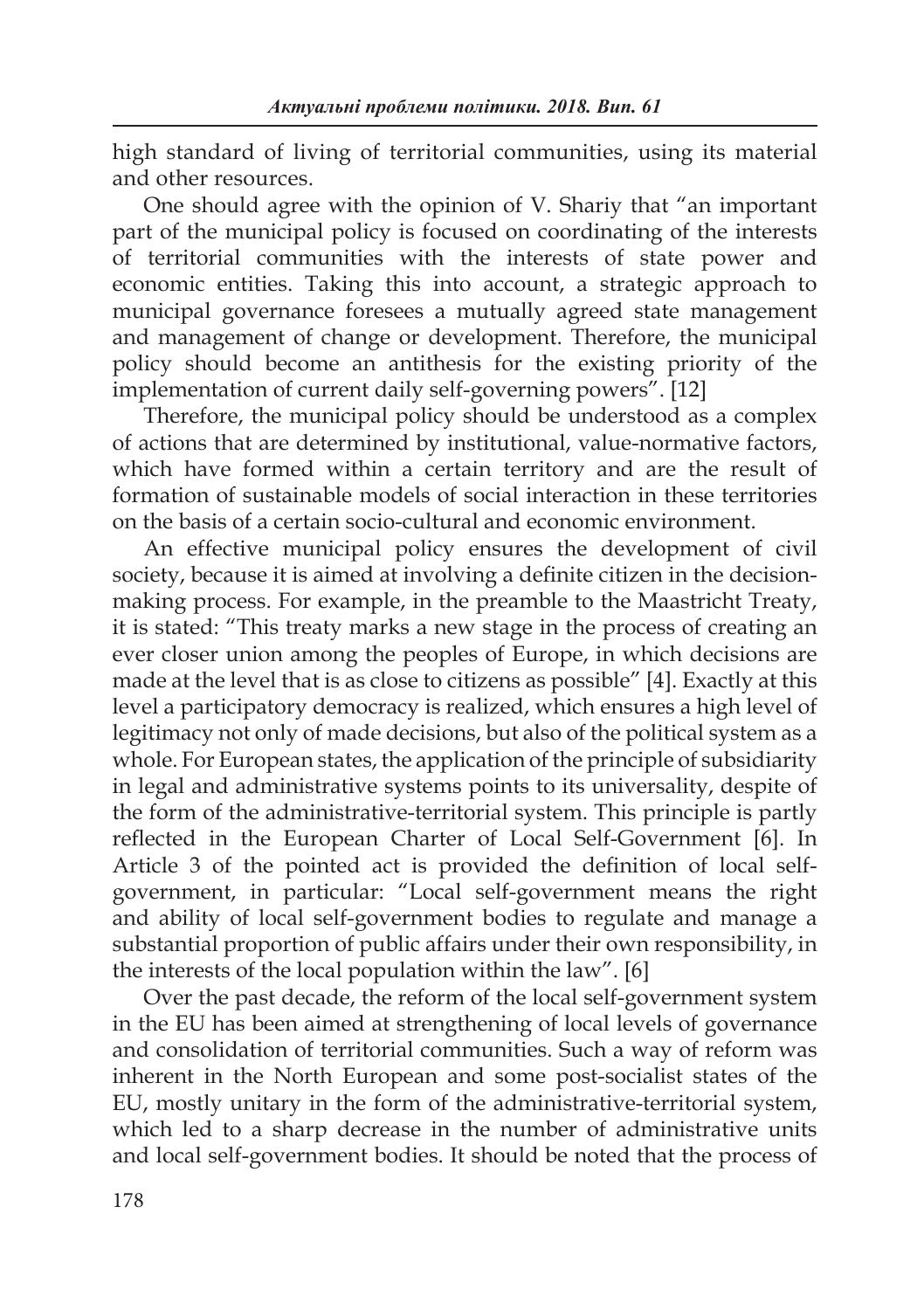consolidation of territorial communities is due both to the processes of urbanization and the focus on improving the efficiency of provision of services at the local level. [3]

B. Danylyshyn and V. Pylypin give an example of the fact that in Denmark since 2007, the reform of local self-government is aimed at the consolidation of territorial communities provided fixing after them reliable sources of income. In particular, the number of communes has decreased from 271 to 98, and their size has increased significantly - almost 75% of the communities with a population of more than 30 thousand, and the average number exceeds 50 thousand people. Besides, the consolidation also concerned regions ranging from 14 to 5 with a population of 0.6-1.6 million, which allowed them to enter a group of regions of the NUTS-2 level and accordingly become subjects of EU regional policy (EU cohesion policy). [3]

In Denmark, 65% of budget expenditures are financed from local budgets, and 53% from local government budgets, while 12% from regional ones. Thus, the basic level of governance is a regional one, which is entrusted with the implementation of significant social and economic functions.

A similar reform of local self-government took place in Finland. For example, through the voluntary association of communities, the number of municipalities has decreased from 450 to 320 with an average population of 6 to 17 thousand inhabitants. However, it turned out that small communities fail to effectively perform a wide range of social and economic functions. In view of this, effective mechanisms of inter-municipal cooperation were applied in Finland, which provided a significant amount of services at the local level. An example of such inter-municipal cooperation in the state is the functioning of 162 medical centers serving small municipalities. Specialized medical facilities are under managing of joint municipal councils, the territory of which is a joint medical district. A similar intermunicipal integration is carried out to solve the issues of providing educational services, utilization of garbage, water supply and other issues, the solution of which requires inter-municipal cooperation. [1]

B. Danylyshyn and V. Pylypin point out that the main model of intermunicipal interaction is the "model of the municipality of the owner". This model foresees the implementation by a single municipality of certain functions for surrounding municipalities, or on the basis of a contractual association to improve the provision of community or educational services. [3]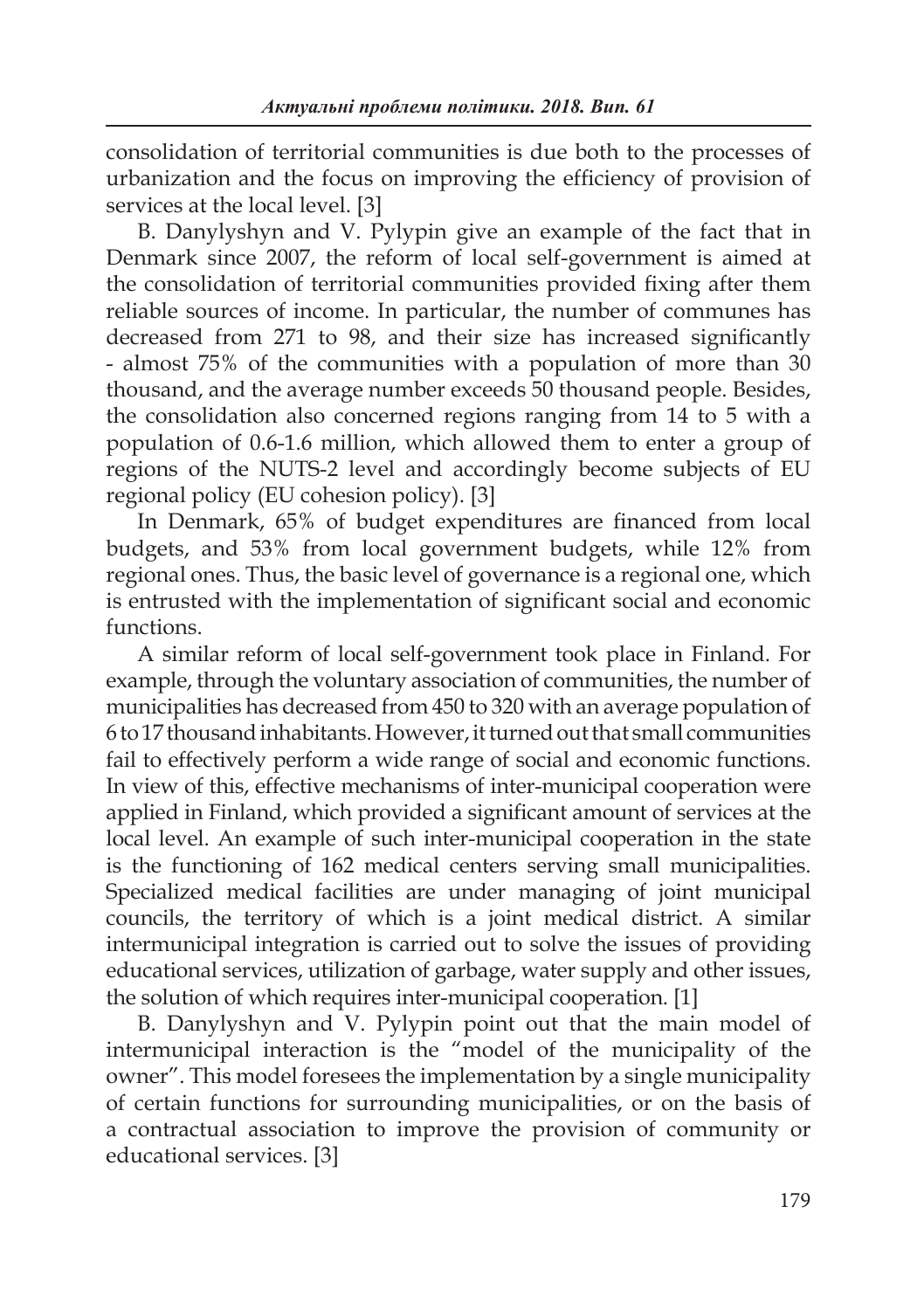Secondary and vocational education, vocational training, culture, medical care, the formation of a healthy living environment, social security for people with disabilities and the elderly, childcare is financed from the municipal budget in Finland. Also, the prerogative of the municipal authorities is territorial planning (land use, water supply, energy, waste management, infrastructure support, environmental protection, and fire and rescue services).

It should be noted that the inter-municipal corporation is defined by a numerical criterion depending on the scope of cooperation. So if the inter-municipal associations in the medical district are limited to 20 thousand inhabitants, in the field of vocational education, such cooperation provides for 50 thousand inhabitants. The main source of budget revenues in the municipalities is the tax from incomes, and the property tax is 3%. Income from transfers is 18%, while municipalities do not have significant restrictions on the use of these funds within the limits of the current national legislation.

Therefore, the reform of the administrative-territorial system and the system of local self-government through the consolidation of municipalities had positive consequences on the whole for the management system and provision of services to citizens. After all, the reforms provided for the expansion of the financial and material base of local self-government and optimized expenditures. Such experience of reform, in particular regarding inter-municipal cooperation in certain spheres, can be used in the process of further reforming of the system of the local self-government in Ukraine.

It should be noted that not all the EU states in the reforming of the system of local self-government went through the consolidation of self-governing units, but successfully implemented inter-municipal cooperation. For example, in the municipal fragmentary France, which has more than two and a half thousand self-governing units, covering about 93% of the total number of communes, cooperation between municipalities is implemented in various forms. The first form does not foresee constant normatively - formalized cooperation and significant financial resources, and is aimed at providing separate joint services. The second form of cooperation is the creation of an inter-municipal unit with a separate funding for the implementation of powers delegated by the primary communes. Analyzing the municipal policies of France, B. Danylyshyn and V. Pylypin, point out that the French model of selfgovernment is much more complicated, but more consistent with the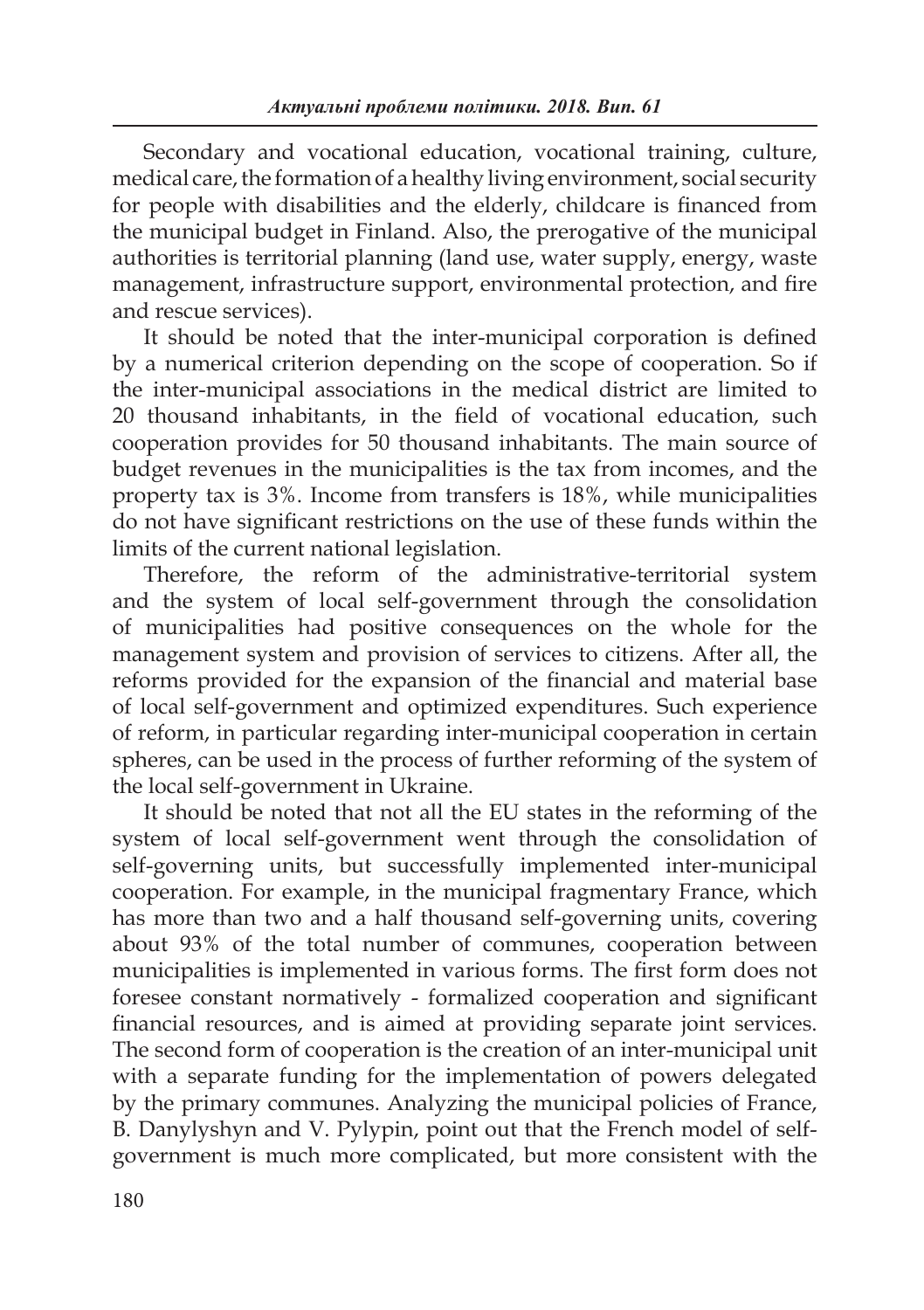essence of decentralization in terms of laying down and implementing the responsibilities of local authorities on the localities.

However, it should be noted that the French model of distribution of financial resources is sufficiently centralized, because through the regions, departments and municipalities account for no more than 20% of all expenditures and distribute about 11% of tax revenues. Approximately half of local profits are municipal taxes of four types: taxes on private property (land, real estate) - 51.7% of revenues; taxes on entrepreneurship - 32.5%; taxation of certain goods and services - 12,7%, excise duties - 2,9%. At the same time, the state regulates the size of the main taxes, distributing between different levels of government. [1]

Some EU countries use a different model of decentralization, which does not foresee strengthening the regional level. For example, in Spain the basis of decentralization policy is the delegation of authority from the center to the regions. Thus, the expenses of municipal authorities make up about 35% of the total budget expenditures of the state, while local self-government finances 13% of expenditures.[3]

Researchers draw attention to the fact that in the EU, regions are the object of the policy of cohesion, which operates within the community, whose financing includes a third of the budget of the European Union. Such a policy foresees a centralized redistribution of resources for the needs of development of non-developed regions. Thus, revenues of subnational authorities are formed both from their own resources and from the EU resources, which has a very positive impact on the stability of decentralization reforms. An example of such a process of financing from the pan-European fund of the EU is the successful reform of the local government of Poland.

A significant part of the resources within the policy of supporting regions is given from specialized funds in the form of grants, which are provided for a specific project within the framework of the planned seven-year EU. Such a practice of target allocation of resources contributed to the successful development of the regions and turned into the European Regional Development Fund (ERDF) an effective and influential instrument for the implementation of regional policy, whose specialization is production and infrastructure investments. [2]

Therefore, studying the experience of municipal policy in the European Community countries we should take into account that the success of the reforms connected with the decentralization in these states largely depends on pan-European policy of the distribution of funds aimed for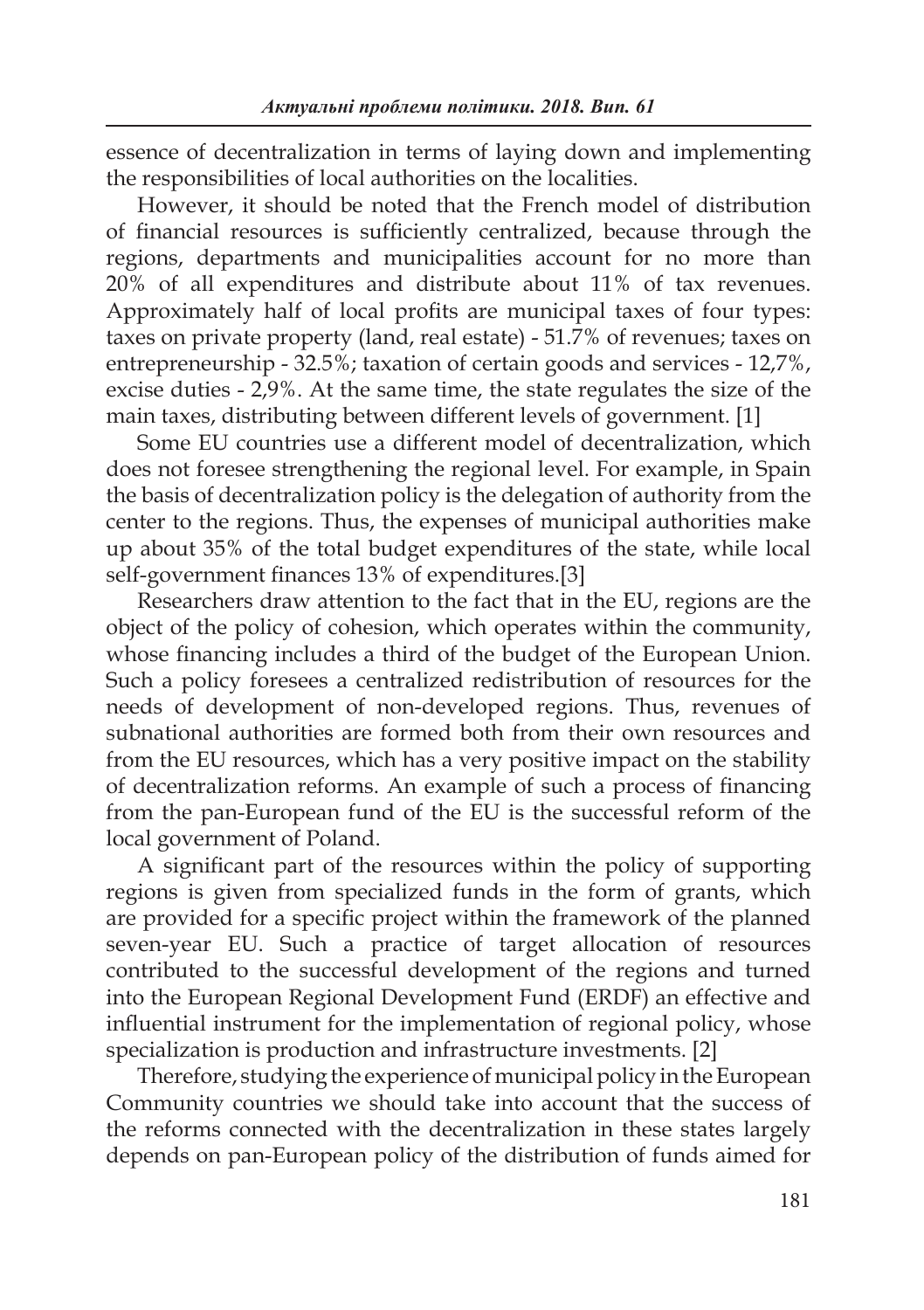the development of regions. Thus, for states, which were in a state of transit in the process of reforming the system of local self-government such a mechanism of subsidies allowed the use of additional resources for the purpose of development of territorial communities, saving funds of both national and municipal budgets for enforcement running costs. After all, the priority objectives of the EU regional policy are regions, not municipalities.

## *Бібліографічний список:*

- 1. Budget of the European Union. *Official website of the European Union*. 2014, November. URL: http://europa.eu/pol/pdf/flipbook/en/budget\_en.pdf
- 2. Study on the Division of Powers between the European Union, the Member States, and Regional and Local Authorities. *Committee of the Regions of the European Union*. 2008. P. 47-321. URL: https://cor.europa.eu/en/ documentation/studies/Documents/division\_of\_powers/division\_of powers.pdf
- 3. Данилишин Б., Пилипів В. Децентралізація у країнах ЄС : уроки для України. Данилишин. *Регіональна економіка.* 2016. № 1. URL: http://ird. gov.ua/pe/re201601/re201601\_005\_DanylyshynBM,PylypivVV.pdf
- 4. Договір про Європейський Союз Європейський Союз від 07.02.1992. URL: http://zakon2.rada.gov.ua/laws/show/994\_029.
- 5. Європейська рамкова конвенція про транскордонне співробітництво між територіальними общинами або владою від 21.05.1980. URL: http:// zakon2.rada.gov.ua/laws/show/995\_106.
- 6. Європейська Хартієя місцевого самоврядування від 15.10.1985. URL: http://zakon2.rada.gov.ua/laws/show/994\_036.
- 7. Європейська Хартія регіональних мов та мов меншин від 05.11.1992. URL: http://zakon2.rada.gov.ua/laws/show/994\_014.
- 8. Конвенція про участь іноземців у суспільному житті на місцевому рівні від 05.02.1992. URL: http://zakon2.rada.gov.ua/laws/show/994\_318.
- 9. Маслов Ю. Реформування місцевого самоврядування в системі публічної влади країн Європейського Союзу. S.P.A.C.E.. 2016. URL: www.space.nuoua.od.ua/v1\_2016/7.pdf.
- 10. Рамкова конвенція про захист національних меншин від 01.02.1995. URL: http://zakon2.rada.gov.ua/laws/show/995\_055.
- 11. Хріпливець Д. Сутність місцевого самоврядування та його територіальної організації. URL: http://kbuapa.kharkov.ua/e-book/  $db/2008-2/doc/2/19.pdf.$
- 12. Шарий В. Сутність муніципальної політики як системи стратегічного управління самоврядною діяльністю. URL: http://visnyk.academy.gov. ua/wp-content/uploads/2013/11/2012-4-23.pdf.

*In the article the essence of municipal policy is considered, its characteristic features are determined. The present state of practical realization of municipal policy in EU countries is analyzed. The directions of reorganization in the system of local self-governance in*